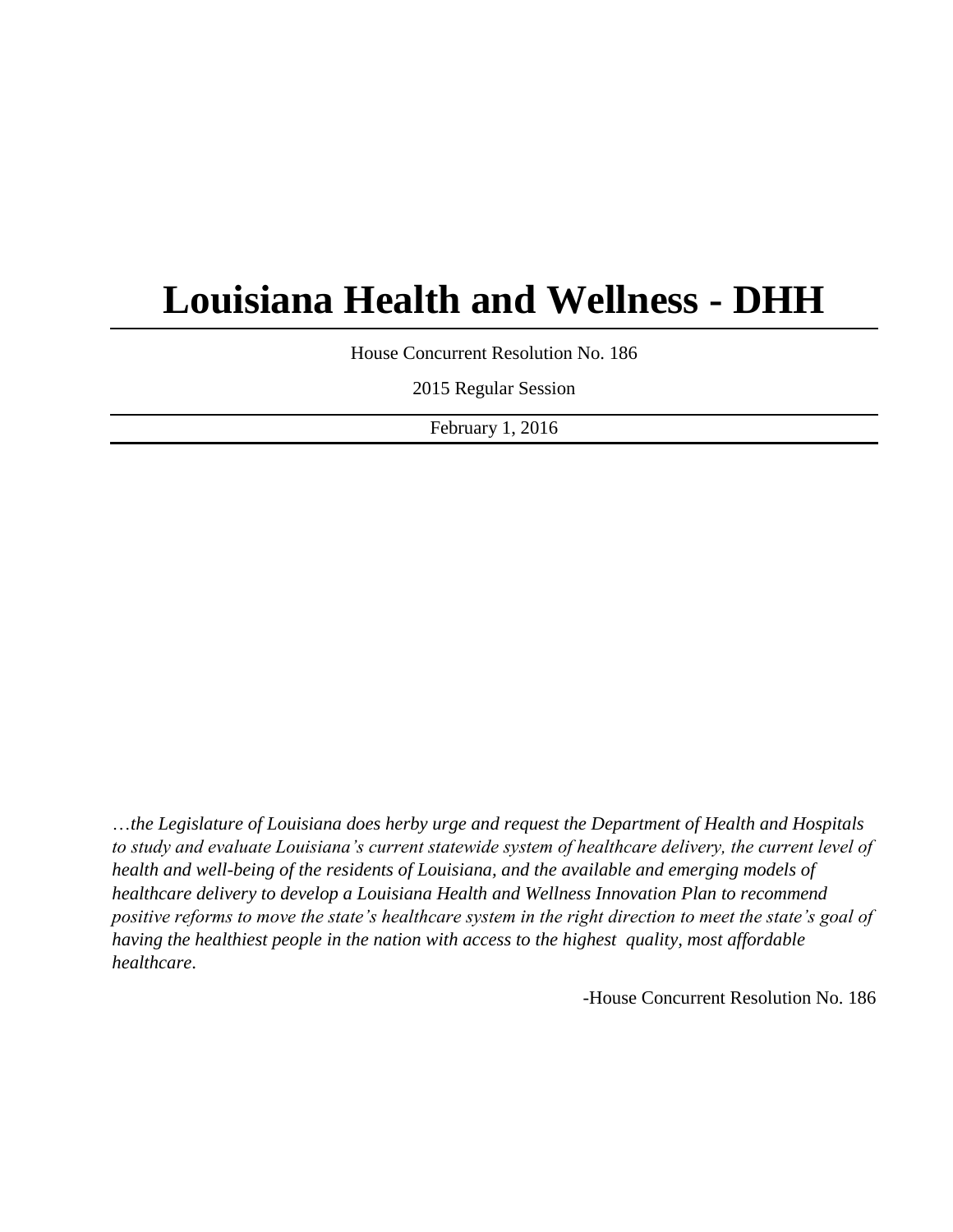#### **Introduction**

House Concurrent Resolution No. 186 aims to address improvements in the efficiency of the health care delivery system in Louisiana. Factors such as high out-of- pocket costs for health care, the need for a higher continuity of care across economic, racial and cultural disparities, coupled with the demand for new and innovative solutions for a more equitable and affordable health care system, creates an environment in which Louisiana must respond with change.

Change requires a great degree of transparency, goal setting and strategy that will lead to desired outcomes. DHH through the Office of Public Health (OPH) has responded to this need for change though its Strategic plan and forthcoming *Louisiana State Health Assessment and Improvement Plan*. That assessment will be an excellent, detailed addition to this report. This plan takes a look at what is currently being done within DHH to ensure our citizens are receiving the best care and outlines major accomplishments and ongoing projects to date. This report will also include the Department's goals and how they aim to build foundational change for better health outcomes.

It is of the utmost importance for the Department to work collaboratively with organizations and agencies across Louisiana to dialogue and align around a common framework. These plans have enabled DHH to establish priorities, guide planning, and define strategy that allocates resources and energy to fulfill its mission. In fulfilment of the request for the creation of the Louisiana Health and Wellness Innovation Plan, the text will be coming from DHH transition documents, the OPH Strategic Plan and the upcoming Statewide Health Assessment (SHA), as mentioned.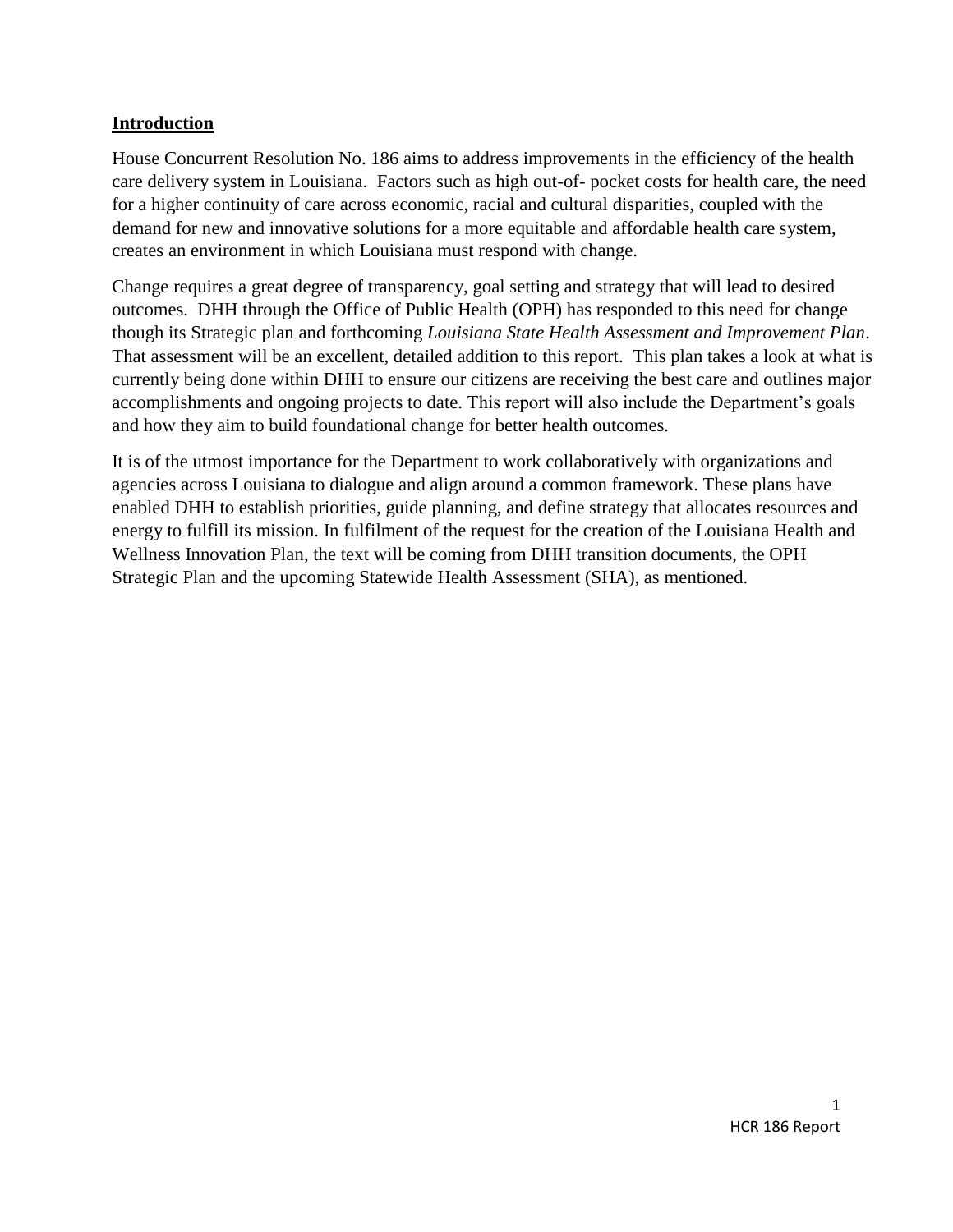## **The Department of Health & Hospitals**

The Louisiana Department of Health and Hospitals' mission is to protect and promote health and to ensure access to medical, preventive and rehabilitative services for all Louisiana residents. Our responsibilities include administering the state's Medicaid program; ensuring and promoting public health through monitoring, coordination and outreach; maintaining a system for those with behavioral health needs; and providing services for aging populations and individuals with disabilities.

DHH has undergone significant streamlining over the past several years. Since State Fiscal Year (FY) 2008, the Department has reduced its staff by nearly 55 percent, from more than 12,800 authorized positions to more than 5,500 in FY 2016. While some of these positions are related to the transition of local human service delivery to independent local governing entities (LGEs), DHH has completely transformed its footprint through closures and privatizations of state-operated health care facilities and administrative reorganizations. Our employees are divided among nine administrative regions and include staff members at one state developmental center, two mental health facilities, one nursing facility, 67 public health units, and nine regional offices and include teams at public health offices in New Orleans and our Department's headquarters in Baton Rouge. Collectively, these employees manage the ongoing provision of hundreds of programs and initiatives through an annual budget that, in FY 2016, totals \$9.7 billion.

Over the last several years, DHH has focused on initiatives in three major areas that support our mission and help to save Louisiana taxpayers money. The three themes guiding the Department's work include:

- building foundational change for better health outcomes;
- promoting independence through community-based care; and
- managing smarter for better performance.

# **Building Foundational Change for Better Health Outcomes**

A cornerstone of the Department's focus is the goal of building systems that challenge the status quo, with a focus on improving health outcomes. Foundational change requires thoughtful consideration, stakeholder input and constant community engagement to build strong systems from the ground up that will help Louisiana improve the health outcomes of our residents and will help us become a national model for the delivery of health care supports and services. The five initiatives under this theme are focused on continuing our significant progress and improving upon the programs we've implemented over the past few years. They include:

- continuing to strengthen our Medicaid managed-care program called Bayou Health;
- continuing to strengthen access to behavioral health services and better coordinating this care with primary care by integrating behavioral health care into the Bayou Health plans;
- continuing the transition of human service care and supports from the state agency to local governing entities (LGEs);
- harnessing technology to improve public health; and
- improving care and outcomes through effective public health management.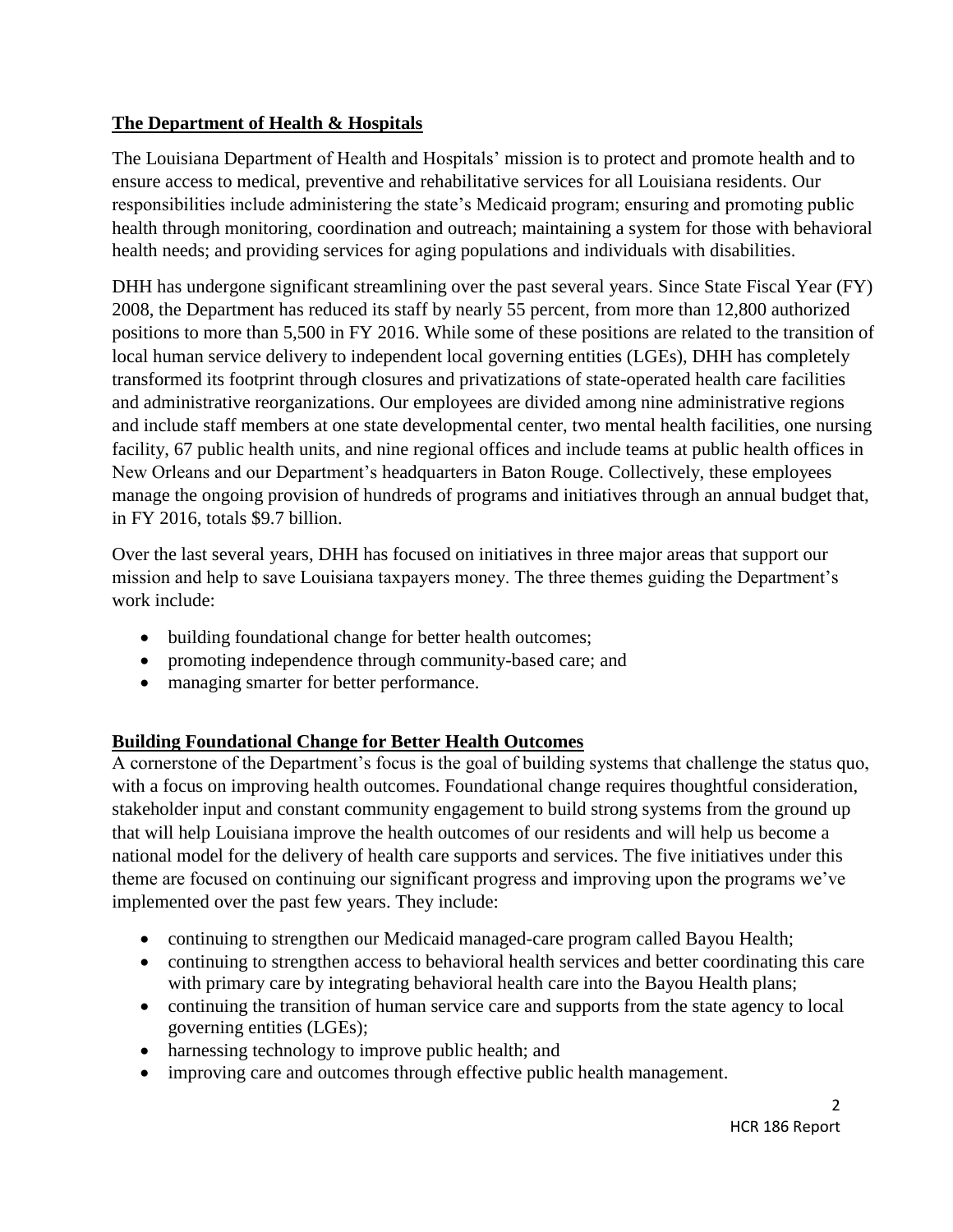#### **OPH Strategic Plan**

The vision of this section is characterized by a trained and highly motivated workforce, who will employ science-based best practices to ensure that all people in Louisiana have the opportunity to grow, develop, and live in an environment that promotes the physical, behavioral, and social health of individuals, families, and communities.

A top priority is meaningful internal and external collaboration. Collaboration is working with each other to do a task and to achieve shared goals. As an agency, our shared mission is to protect and improve the health and wellness of all individuals and communities in Louisiana. Improving our internal and external collaborations will help our agency in achieving this goal. The strategic planning committee recognizes that in order for our agency to be successful in its mission, we need to capitalize on one of our greatest strengths: our public health workforce. The question is raised, how can we as an agency improve communication and data sharing internally in order to achieve more meaningful internal collaborations? Similarly, the committee recognizes that our agency must enhance partnerships with stakeholders in order to face the challenges that exist in improving the health and wellness of our citizens. How can we better explain public health services to the community at large in order to enhance partnerships?

Another priority is reduced health disparities. The National Conference of State Legislatures defines health disparities as population-specific differences in the presence of disease, health outcomes, quality of health care, and access to health care services that exist across racial and ethnic groups. Health starts in our homes, schools, workplaces, neighborhoods, and communities according to Healthy People 2020. We know that taking care of ourselves by eating well and staying active, not smoking, getting the recommended vaccinations and screening tests, and seeing a doctor when we are sick all influence our health.

Our health is also determined in part by access to social and economic opportunities; the resources and supports available in our homes, neighborhoods, and communities; the quality of our schooling; the safety of our workplaces; the cleanliness of our water, food, and air; and the nature of our social interactions and relationships. The conditions in which we live explain in part why some of the population is healthier than others and why citizens of Louisiana generally are not as healthy as the rest of the country. Social determinants of health are conditions in the environments in which people are born, grow, live, learn, work, play, worship, and age, that affect a wide range of health, functioning, and quality of life outcomes and risks. The five key areas include economic stability, education, social and community context, health and health care, and neighborhood and built environment. These areas are shaped by the distribution of money, power, and resources at global, national, state, and local levels.

Thirdly, health information technology (HIT) infrastructure, utilization, and integration continue to be a huge part of moving health improvements forward in Louisiana. Infrastructure is the hardware and software solutions needed to effectively conduct our businesses. Key components of integration besides hardware and software include careful writing of Requests for Proposal (RFPs), Intents to Bid (ITBs), and contracts, to reduce the possibility of not receiving what is intended during the scope of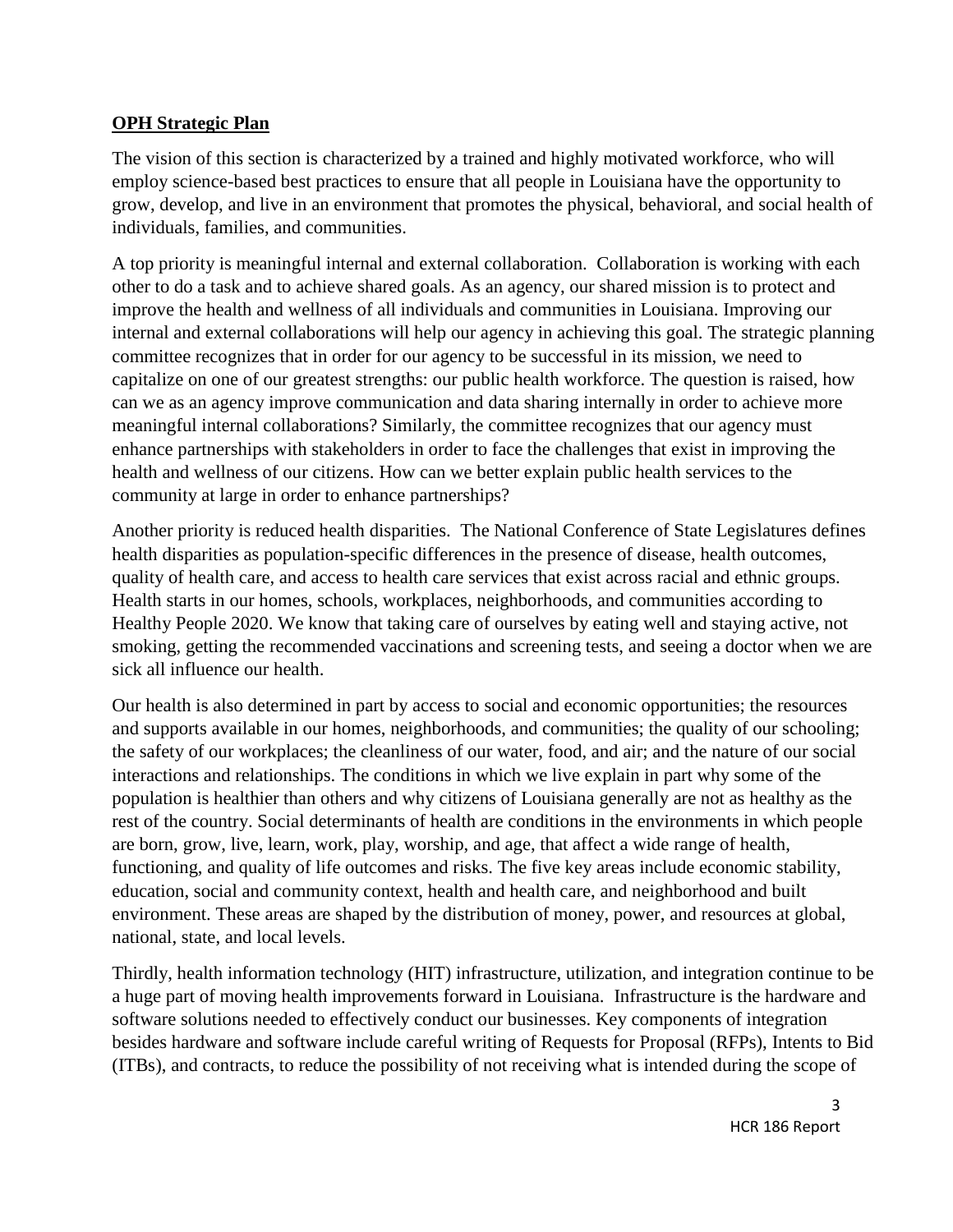work. Maintenance costs for ongoing support by the vendor must be manageable. Hosting and backups must have a solid plan. Development must always include components needed for easy integration with other applications as appropriate.

Utilization is how we collect necessary data to effectively deliver all the services and functions of Public Health, making reasonable and well-planned decisions about analyzing that data in a comprehensive way. Appropriate use of technology makes this process much more efficient and accurate when correctly configured and utilized.

And finally, integration ensures that the architecture of what we procure will interact appropriately with related systems to avoid double entry or redundancies in data storage. To ensure HIPAA compliance, people can access all but only as much as they need to best perform the duties of their offices. Well done integration allows human power to be focused on the analyses and related interventions and actions, rather than struggling with the data to force it to work together and making do with inadequately matched data

## **Statewide Health Assessment (SHA)**

The Assessment, once available to the public, can be used by a wide variety of state and local agencies and organizations in numerous ways. For example, public health networks, hospitals, community health centers, social service agencies and businesses in a region can use this information to structure their community health assessments and health improvement plans. Government agencies, foundations, schools, and health and social service organizations can apply SHA priorities as a framework for health-related strategic planning, grant seeking and grant making, performance management, and quality improvement. The information presented in the SHA can be a valuable resource to elected officials, employers, emergency responders, and health planners about the most pressing health issues facing their populations. Academic institutions can tailor research toward these priorities and strategies to further the knowledge base on these issues.

Included in the report will be Louisiana health factors, such as access to healthcare, behavioral factors related to access and environmental factors. It will also give a status update on Louisiana citizen's health in regards to behavioral health, maternal and child health, communicable and infectious diseases, chronic disease, and mortality. Finally, the report will include Louisiana's health priorities, objectives, strategic goals, and strategies.

#### **Major Ongoing Projects and Improvements within DHH**

- 1. Collaboration between Public Health, Louisiana Medicaid and external partners
	- a. OPH and Louisiana Medicaid have made interagency collaboration a focus over the past few years. A central goal of this work is to leverage OPH consumer/patient data and health information technology expertise with Louisiana Medicaid provider interface and funding functions to improve care quality and reporting.
	- b. In addition to continuing this work, collaborations with Blue Cross Blue Shield of Louisiana, the Institute for Healthcare Improvement and health care providers around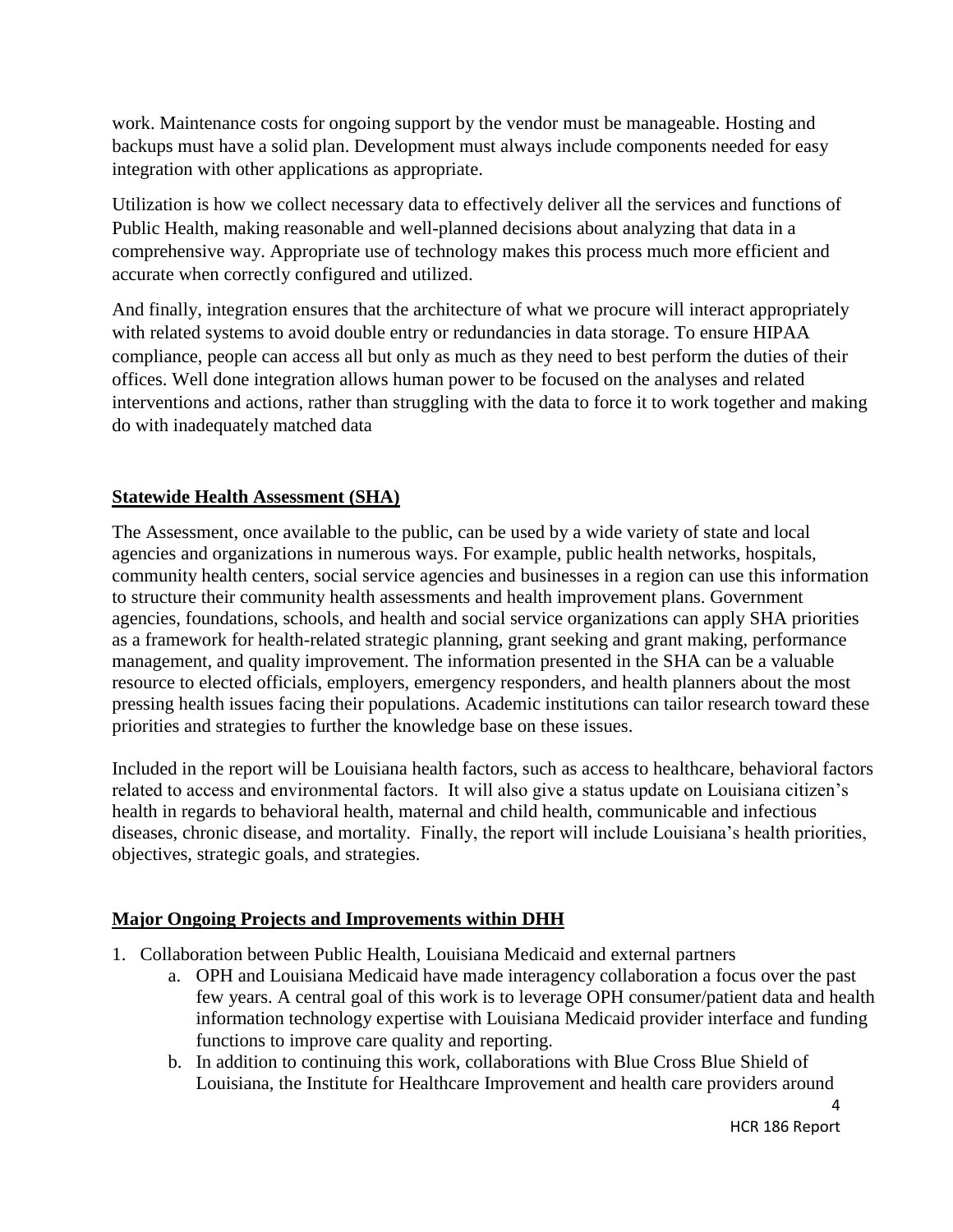information and data sharing, chronic disease management and quality improvement efforts remain an important goal to improving the public health system of the state.

- 2. Integration of tobacco prevention and cessation statewide strategies
	- a. Cross-promotion of QuitLine between OPH, the Louisiana Public Health Institute (LPHI) and the Smoking Cessation Trust.
- 3. Continue transformation and innovation of care for individuals living with HIV
	- a. LaPHIE (Louisiana Public Health Information Exchange) has begun onboarding private hospitals to broaden the population tracked through the program. This phase will be critical to maximizing the impact of the program on successful HIV treatment.
- 4. Continue building on LEERS (Louisiana Electronic Event Registration System) as a health data information warehouse
	- a. LEERS collects a sizeable amount of health information on each resident of our state. It has been used for payment reform in DHH's 39-Week initiative, and its use can expand further.
	- b. With most of the startup work surrounding LEERS now complete, OPH now has a stable, customizable platform to expand into a much broader system for data collection and analysis. This work will permit better-informed informed policy decisions across DHH.
- 5. Strengthen connections to private sector organizations and local governments to promote a culture of health
	- a. Much like LEERS with data collection, the work around many public health initiatives, such as Well-Ahead and the Birth Outcomes initiative, have now emerged from the design and implementation stages and are beginning to mature into drivers of change and improvement.
	- b. OPH is focused on deepening private buy-in and expanding the range of private entities involved in these programs. Well-Ahead, for example, has opportunities to expand into both the faith-based community and transportation sector and to become an even stronger promoter of healthy living among current members.
- 6. Accreditation
	- a. OPH is working toward national public health accreditation.
	- b. This work includes the implementation of OPH's Strategic Plan, the improved use of community health assessments to drive projects and investments for health, and the creation and implementation of a Statewide Health Improvement Plan.
- 7. Continue to build and maintain emergency preparedness staffing and resource capacity.
- 8. Reform of the Request for Services Registry (RFSR)
	- a. The RFSR, also known as the waiver "waiting list," has been the subject of repeated reform initiatives over the past several years in an effort to reduce time spent waiting for NOW waiver services.
- 9. Waiver Consolidation
	- a. Developmental disability waiver services were distributed across four 1915(c) waivers, with different services in each waiver. This design was confusing for recipients and unwieldy for staff.
	- b. The DD waivers are being consolidated into a single 1915(c) waiver (Consolidated NOW), which combines many services and adds new service coverage.
- 10. Resource center consolidation and sustainability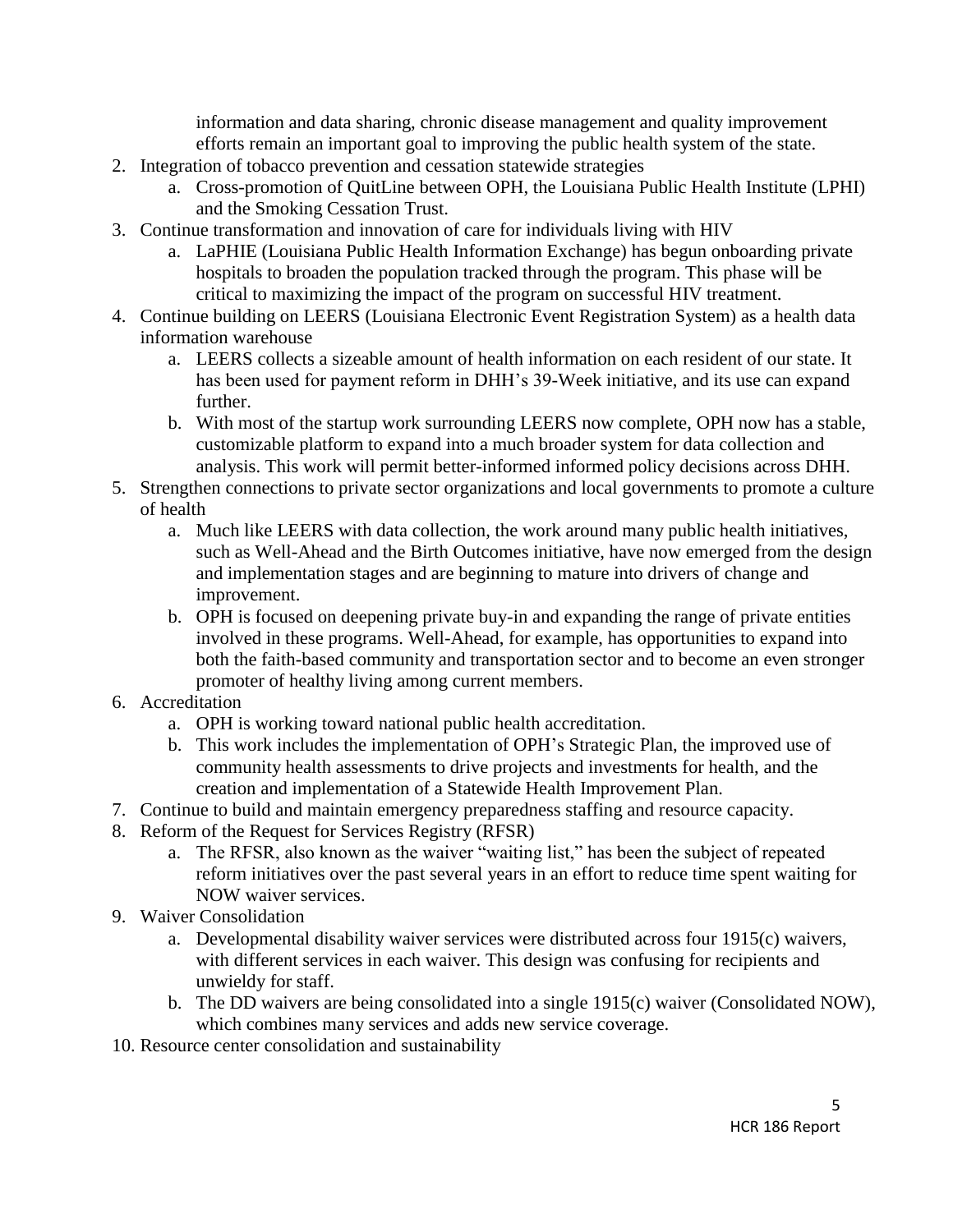- a. RCs are consolidating from four locations within the state by shifting to telework operations with office and fiscal support through local hub locations.
- b. Additionally, pop-in locations will be provided by the LGEs in Houma/Thibodeaux, Baton Rouge, Shreveport and Belle Chasse.
- 11. Residential Options Waiver (ROW) Amendment
	- a. OCDD is in process of amending the ROW application and state rule to transition all recipients of the Office of Aging and Adult Services Community Choice Waiver (CCW) and Adult Day Health Care (ADHC) Waiver who have a developmental disability statement of eligibility into OCDD's more appropriate ROW.
	- b. A transition plan has been developed to ensure a smooth move for individuals between these waiver services.
- 12. Autism screening enhancements
	- a. OCDD is working on a number of enhancement efforts for autism screening, including:
		- i. determining additional options for further streamlining and accurately identifying Early Steps toddlers through ASD screening (e.g., a five-item algorithm; a tiered procedure for screening)
		- ii. integrating ASD data with selected Medicaid Management Information Systems (MMIS) reports to assess long-term outcomes for ASD-screened toddlers;
		- iii. building more defined and potentially "proceduralized" bridges between Early Steps ASD screen outcomes and existing Departmental resources, particularly, EPSDT for Medicaid recipients; and exploring options for intradepartmental collaboration and options for expanding ASD screening for additional populations (e.g., general screening for toddlers and screening for at-risk children aged 36 months and older who remain in "critical" period for early intensive behavioral intervention).
- 13. Expanding managed models of care for persons at risk for or receiving long-term supports and services to improve health outcomes
- 14. Improving access to behavioral health services in conjunction with behavioral health integration into Bayou Health, Money Follows the Person
	- a. This also includes improvement to pre-admission and ongoing screening and level of care determination for nursing facility residents.
- 15. Complete statewide expansion of Permanent Supportive Housing and continued transition to services sustainability under Medicaid.
	- a. OAAS will explore potential project and national partnerships using social impact bonds and pay for success models to further expand use of PSH for high-risk, high-cost individuals.
- 16. Continue initiatives to improve nursing facility quality
- 17. Health Outcomes Improvement Initiatives.
	- a. DHH's focus on improved health outcomes has created a significant redesign of DHH programs over the past eight years. Continued efforts to improve these programs will be critical to building on these successes. Major objectives include:
		- i. continuing to strengthen Bayou Health's care management platform;
		- ii. fully integrating behavioral health services into Bayou Health;
		- iii. continuing the transition of care delivery to local governing authorities (LGEs);
		- iv. harnessing technology to improve public health; and